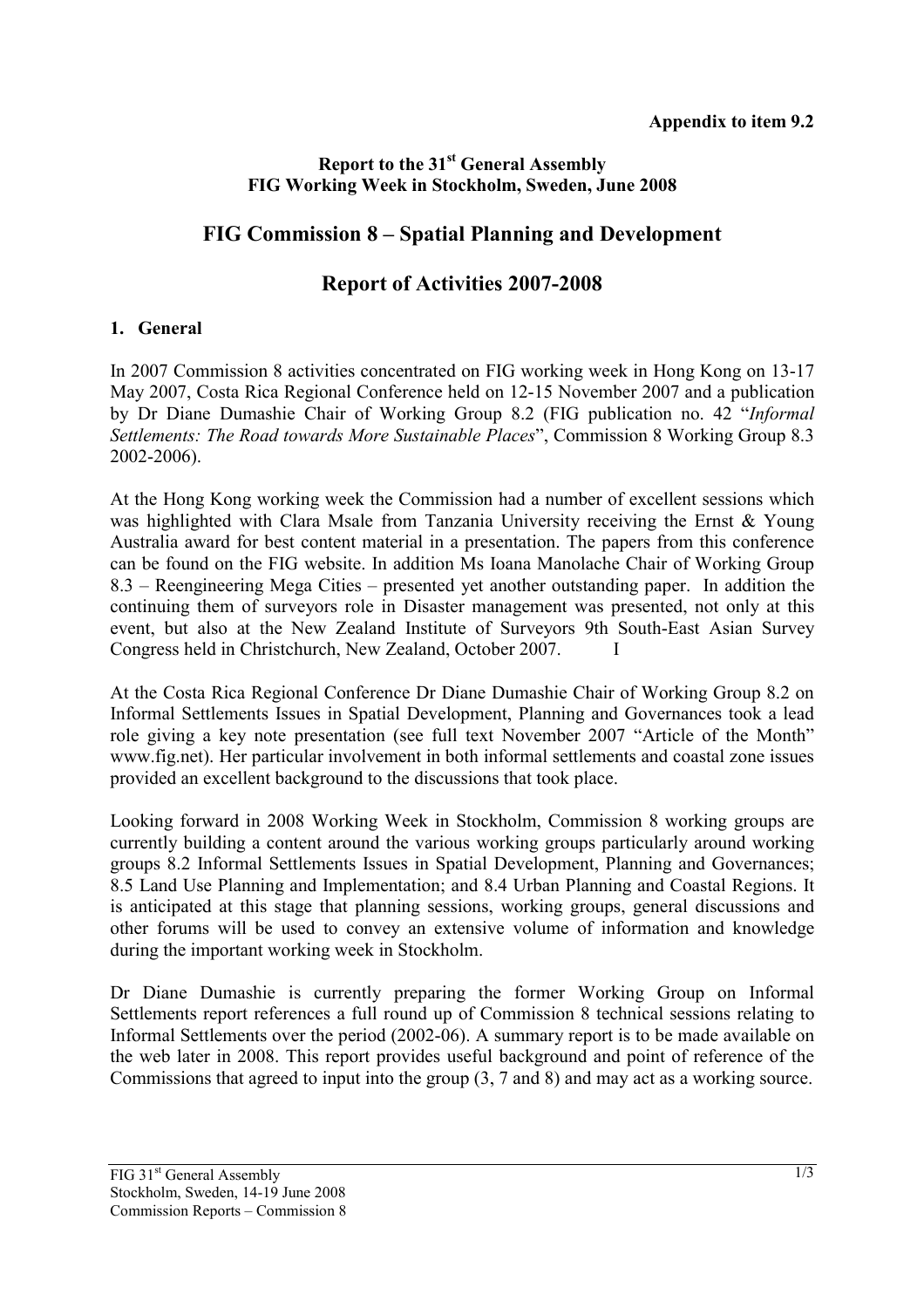Simon Adcock had to resign from the chairmanship 31.1.2008. The FIG Council has taken action to find a new chairperson to take over the chairmanship for the remaining term of office. The new chair will be brought to the General Assembly for endorsement in Stockholm.

### **2. Working Groups**

**WG 8.1 – Planning Strategy for Urban Development and Regeneration**

Chair: Dr. Lillian S.C. Pun (Hong Kong SAR, China)

#### **WG 8.2 – Informal Settlements Issues in Spatial Development Planning and Governance** Chair: Dr. Diane Dumashie (United Kingdom)

Documentation of the Working Group (WG 8.3 2002-2006) activity has been completed, dissemination has occurred via joint FIG/ RICS flyer and a publication in the FIG Report series (publication #42) summarising the full report. This activity consolidated the group's work and has provided a clear direction. Working group members are actively seeking to progress future activities in the following ways.

First, under the umbrella of the FIG/ UN HABITAT Memorandum of Understanding, in particular to explore if there is a specific project within the GLTN tool development initiative. The focus will be combining spatial planning and economic development in the Spatial Planning theme. This is an extremely challenging task, but it is hoped that further dialogue will provide an outcome for some helpful research.

Second, new ways to disseminate to both external and internal audiences the importance of the wider land professionals input into the consideration of slum dwellers needs are being worked upon by a core steering group.

Finally, through the MOU relationship, the Land Tenure and Property Administration Section (LTPAS), Shelter Branch of UN Habitat (LTPAS) invited FIG by Dr. Diane Dumashie to co host a Land Professionals Workshop on Gendering Land Tools, held in Bagamoyo, Tanzania. Dr. Dumashie was invited to facilitate the workshop and report on the meeting activities. The full report is available on the GLTN website.

## **WG 8.3 – Re-engineering of Mega Cities**

Chair: Ms. Ioana Manaolache (Romania)

## **WG 8.4 – Urban Planning in Coastal Regions**

Chair: Mr. Isaac Boateng (United Kingdom)

The activities of the working group 8.4 for the past one and half years had centred on three key areas: capacity building, case studies and research on the development of a holistic policy framework for climate induced sea level rise adaptation planning, in coastal regions. Already, results of seven case studies on the subject have been presented by members at the FIG conferences in Hong Kong and Costa Rica.

In order to widened participation and sharing of ideas, the working Group is planning a crosscommission round table discussion with working group 4.3 (Coastal Zone Management) at the FIG working week in Stockholm.